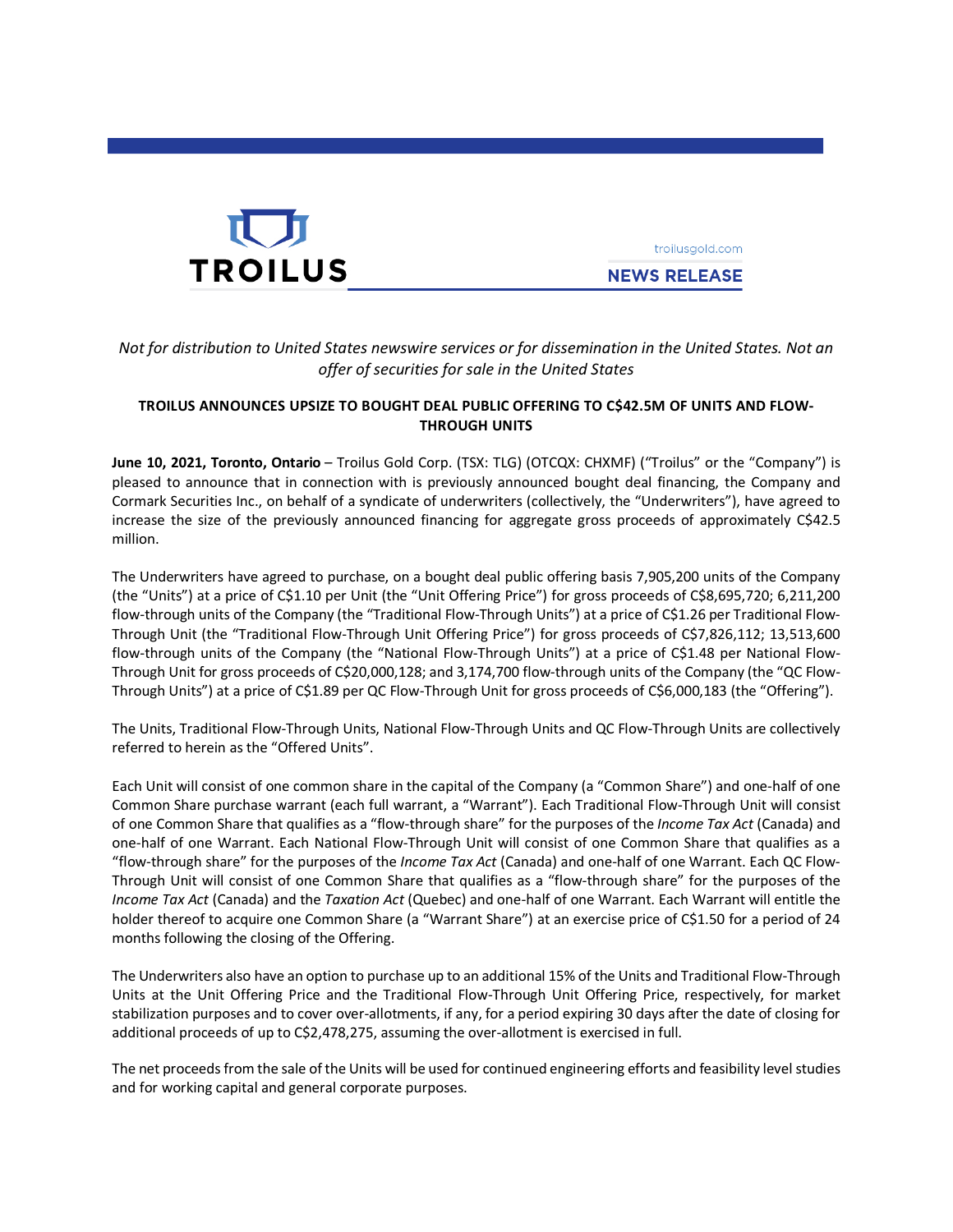The portion of the proceeds of the sale of the Common Shares forming part of the Traditional Flow-Through Units, the National Flow-Through Units and QC Flow-Through Units will be used on exploration expenses on the Troilus Gold Project as permitted under the *Income Tax Act* (Canada) and the *Taxation Act* (Quebec) to qualify as "Canadian exploration expenses", "flow-through mining expenditures" and, for eligible investors, for the two 10% enhancements under section 726.4.9 and section 726.4.17.1 of the *Taxation Act* (Quebec).

The Offered Units will be offered by way of short form prospectus in each of the provinces of Canada, pursuant to National Instrument 44-101 – *Short Form Prospectus Distributions*. The Units may also be sold into the United States pursuant to an exemption from the registration requirements of the *United States Securities Act of 1933*, as amended (the "U.S. Securities Act") and in such other jurisdictions outside of Canada and the United States as agreed, in each case in accordance with all applicable laws and provided that no prospectus, registration statement or similar document is required to be filed in such jurisdiction.

The Offering isscheduled to close on or before June 30, 2021 and are subject to certain conditions including, but not limited to, receipt of all applicable regulatory approvals, including the approval of the Toronto Stock Exchange and the applicable securities regulatory authorities.

The Offered Units have not been, and will not be, registered under the U.S. Securities Act or any U.S. state securities laws, and may not be offered or sold in the United States or to, or for the account or benefit of, United States persons absent registration or any applicable exemption from the registration requirements of the U.S. Securities Act and applicable U.S. state securities laws. This press release shall not constitute an offer to sell or the solicitation of an offer to buy securities in the United States, nor will there be any sale of these securities in any jurisdiction in which such offer, solicitation or sale would be unlawful.

## **About Troilus Gold Corp.**

Troilus Gold Corp. is a Canadian-based junior mining company focused on the systematic advancement and derisking of the former gold and copper Troilus Mine towards production. From 1996 to 2010, the Troilus Mine produced +2 million ounces of gold and nearly 70,000 tonnes of copper. Troilus is located in the top-rated mining jurisdiction of Quebec, Canada, where is holds a strategic land position of 1,420 km<sup>2</sup> in the Frôtet-Evans Greenstone Belt. Since acquiring the project in 2017, ongoing exploration success has demonstrated the tremendous scale potential of the gold system on the property with significant mineral resource growth. The Company is advancing engineering studies following the completion of a robust PEA in 2020, which demonstrated the potential for the Troilus project to become a top-ranked gold and copper producing asset in Canada. Led by an experienced team with a track-record of successful mine development, Troilus is positioned to become a cornerstone project in North America.

### **For more information:**

**Justin Reid** Chief Executive Officer +1 (647) 276-0050 x 1305 [justin.reid@troilusgold.com](mailto:justin.reid@troilusgold.com)

### *Cautionary Note Regarding Forward-Looking Statements and Information*

*This press release contains forward-looking statements and forward-looking information (collectively, "forwardlooking statements") within the meaning of applicable securities laws. Such forward-looking statements include, without limitation, statements regarding the closing of the Offering, the timing of the closing of the Offering, the use of proceeds from the Offering, the receipt of regulatory approvals, the exercise of the option granted to the Underwriters and future results of operations, performance and achievements of the Company. Although the Company believes that such forward-looking statements are reasonable, it can give no assurance that such expectations will prove to be correct. Forward-looking statements are typically identified by words such as: believe, expect, anticipate, intend, estimate, postulate and similar expressions, or are those, which, by their nature, refer to*